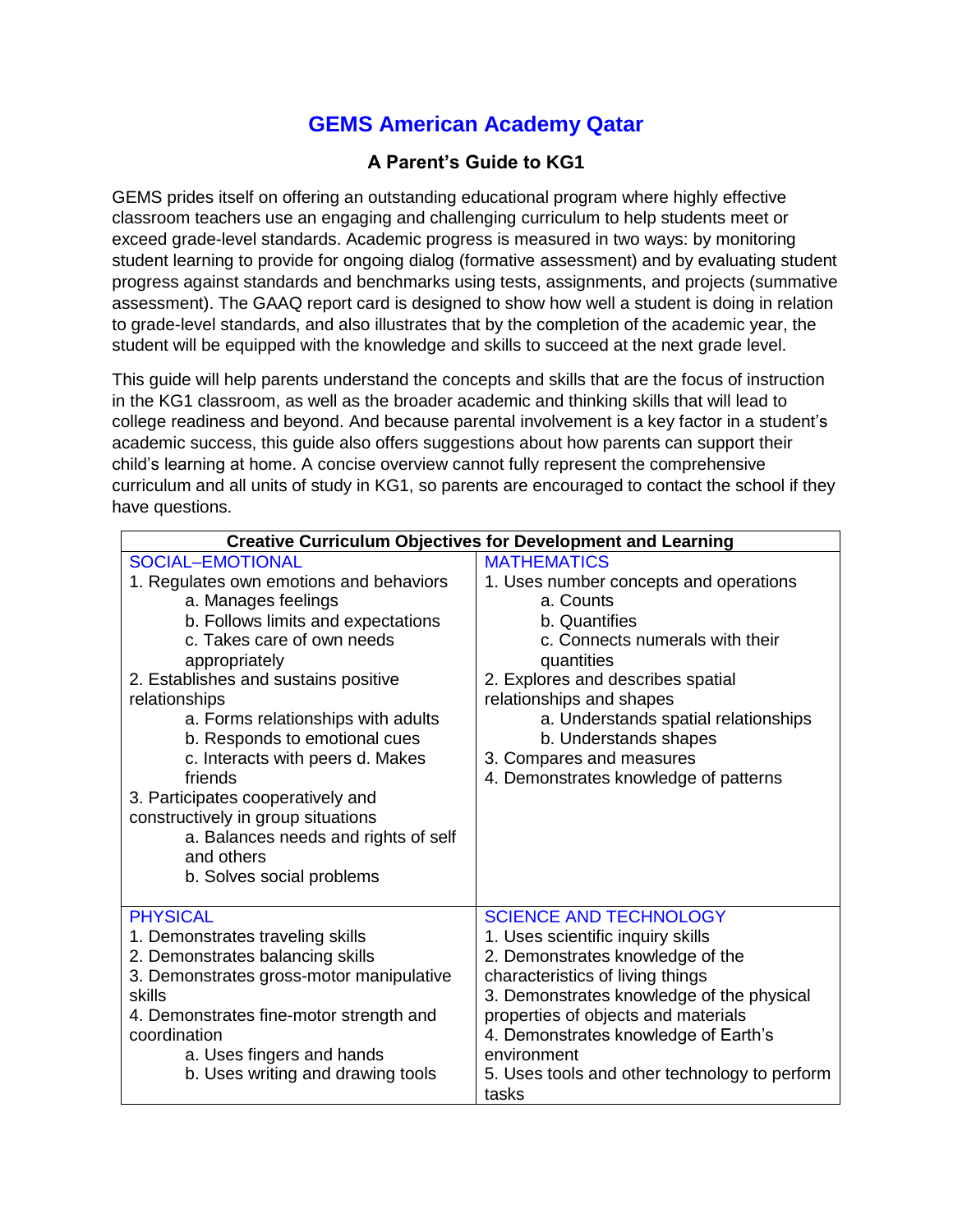| <b>LANGUAGE</b>                            | <b>SOCIAL STUDIES</b>                                                                  |
|--------------------------------------------|----------------------------------------------------------------------------------------|
| 1. Listens to and understands increasingly | 1. Demonstrates knowledge about self                                                   |
| complex language                           | 2. Shows basic understanding of people and                                             |
| a. Comprehends language                    | how they live                                                                          |
| b. Follows directions                      | 3. Explores change related to familiar people                                          |
| 2. Uses language to express thoughts and   | or places                                                                              |
| needs                                      | 4. Demonstrates simple geographic                                                      |
| a. Uses an expanding expressive            | knowledge                                                                              |
| vocabulary                                 |                                                                                        |
| b. Speaks clearly                          |                                                                                        |
| c. Uses conventional grammar               |                                                                                        |
| d. Tells about another time or place       |                                                                                        |
| 3. Uses appropriate conversational and     |                                                                                        |
| other communication skills                 |                                                                                        |
| a. Engages in conversations                |                                                                                        |
| b. Uses social rules of language           |                                                                                        |
| <b>COGNITIVE</b>                           | <b>THE ARTS</b>                                                                        |
| 1. Demonstrates positive approaches to     | 1. Explores the visual arts                                                            |
| learning                                   | 2. Explores musical concepts and expression<br>3. Explores dance and movement concepts |
| a. Attends and engages<br>b. Persists      | 4. Explores drama through actions and                                                  |
| c. Solves problems                         | language                                                                               |
| d. Shows curiosity and motivation          |                                                                                        |
| e. Shows flexibility and inventiveness     |                                                                                        |
| in thinking                                |                                                                                        |
| 2. Remembers and connects experiences      |                                                                                        |
| a. Recognizes and recalls                  |                                                                                        |
| b. Makes connections                       |                                                                                        |
| 3. Uses classification skills              |                                                                                        |
| 4. Uses symbols and images to represent    |                                                                                        |
| something not present                      |                                                                                        |
| a. Thinks symbolically                     |                                                                                        |
| b. Engages in sociodramatic play           |                                                                                        |
| <b>LITERACY</b>                            | <b>ENGLISH LANGUAGE ACQUISITION</b>                                                    |
| 1. Demonstrates phonological awareness     | 1. Demonstrates progress in listening to and                                           |
| a. Notices and discriminates rhyme         | understanding English                                                                  |
| b. Notices and discriminates               | 2. Demonstrates progress in speaking                                                   |
| alliteration                               | English                                                                                |
| c. Notices and discriminates smaller       |                                                                                        |
| and smaller units of sound                 |                                                                                        |
| 2. Demonstrates knowledge of the alphabet  |                                                                                        |
| a. Identifies and names letters            |                                                                                        |
| b. Uses letter-sound knowledge             |                                                                                        |
| 3. Demonstrates knowledge of print and its |                                                                                        |
| uses                                       |                                                                                        |
| a. Uses and appreciates books              |                                                                                        |
| b. Uses print concepts                     |                                                                                        |
|                                            |                                                                                        |
|                                            |                                                                                        |
|                                            |                                                                                        |
|                                            |                                                                                        |